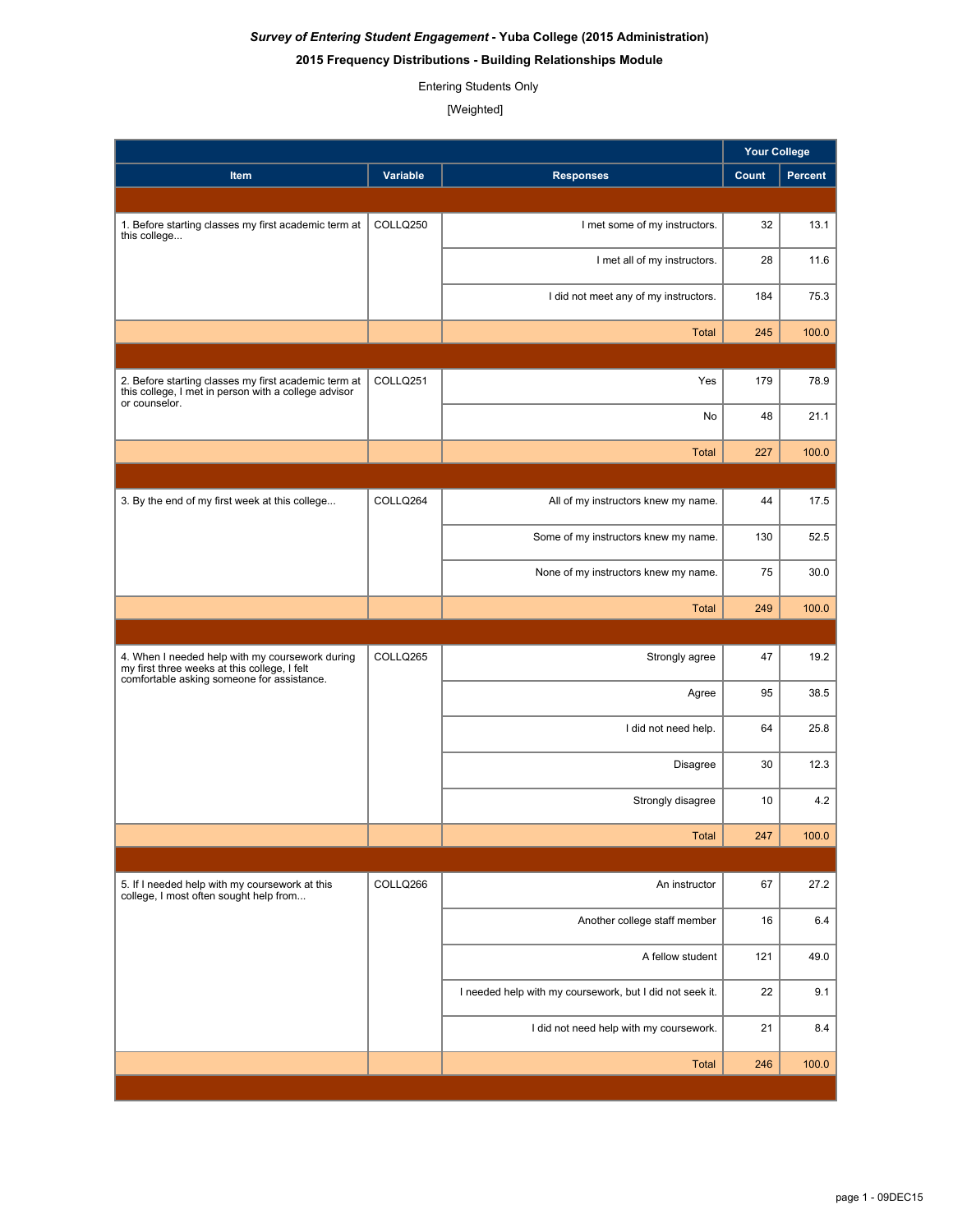## *Survey of Entering Student Engagement* **- Yuba College (2015 Administration)**

### **2015 Frequency Distributions - Building Relationships Module**

Entering Students Only

[Weighted]

|                                                                                                  |          |                                         | <b>Your College</b> |         |
|--------------------------------------------------------------------------------------------------|----------|-----------------------------------------|---------------------|---------|
| Item                                                                                             | Variable | <b>Responses</b>                        | Count               | Percent |
| 6. During my first three weeks at this college, it was<br>easy to make new friends.              | COLLQ267 | Strongly agree                          | 37                  | 15.1    |
|                                                                                                  |          | Agree                                   | 68                  | 28.0    |
|                                                                                                  |          | Neutral                                 | 105                 | 42.9    |
|                                                                                                  |          | Disagree                                | 18                  | 7.3     |
|                                                                                                  |          | Strongly disagree                       | 16                  | 6.7     |
|                                                                                                  |          | <b>Total</b>                            | 245                 | 100.0   |
|                                                                                                  |          |                                         |                     |         |
| 7. During my first three weeks at this college, the<br>individual assigned to assist me was      | COLLQ268 | An instructor                           | 35                  | 14.4    |
|                                                                                                  |          | An advisor                              | 24                  | 9.9     |
|                                                                                                  |          | Another college staff member            | 18                  | 7.3     |
|                                                                                                  |          | Another student                         | 27                  | 11.1    |
|                                                                                                  |          | No one has been assigned to assist me.  | 141                 | 57.4    |
|                                                                                                  |          | <b>Total</b>                            | 246                 | 100.0   |
|                                                                                                  |          |                                         |                     |         |
| 8. During my first three weeks at this college, I<br>spent most of my time in class              | COLLQ269 | Working with other students in groups   | 19                  | 7.7     |
|                                                                                                  |          | Listening to my instructor lecture      | 143                 | 57.5    |
|                                                                                                  |          | Participating in large group discussion | 37                  | 14.9    |
|                                                                                                  |          | Working quietly on my own               | 41                  | 16.4    |
|                                                                                                  |          | Other                                   | 9                   | 3.5     |
|                                                                                                  |          | Total                                   | 249                 | 100.0   |
|                                                                                                  |          |                                         |                     |         |
| 9. Overall, I would rate the quality of my<br>relationships with instructors at this college as: | COLLQ270 | Very good                               | 27                  | 10.7    |
|                                                                                                  |          | Good                                    | 101                 | 40.5    |
|                                                                                                  |          | Neutral                                 | 89                  | 35.7    |
|                                                                                                  |          | Fair                                    | 22                  | 8.7     |
|                                                                                                  |          | Poor                                    | 11                  | 4.4     |
|                                                                                                  |          | Total                                   | 249                 | 100.0   |